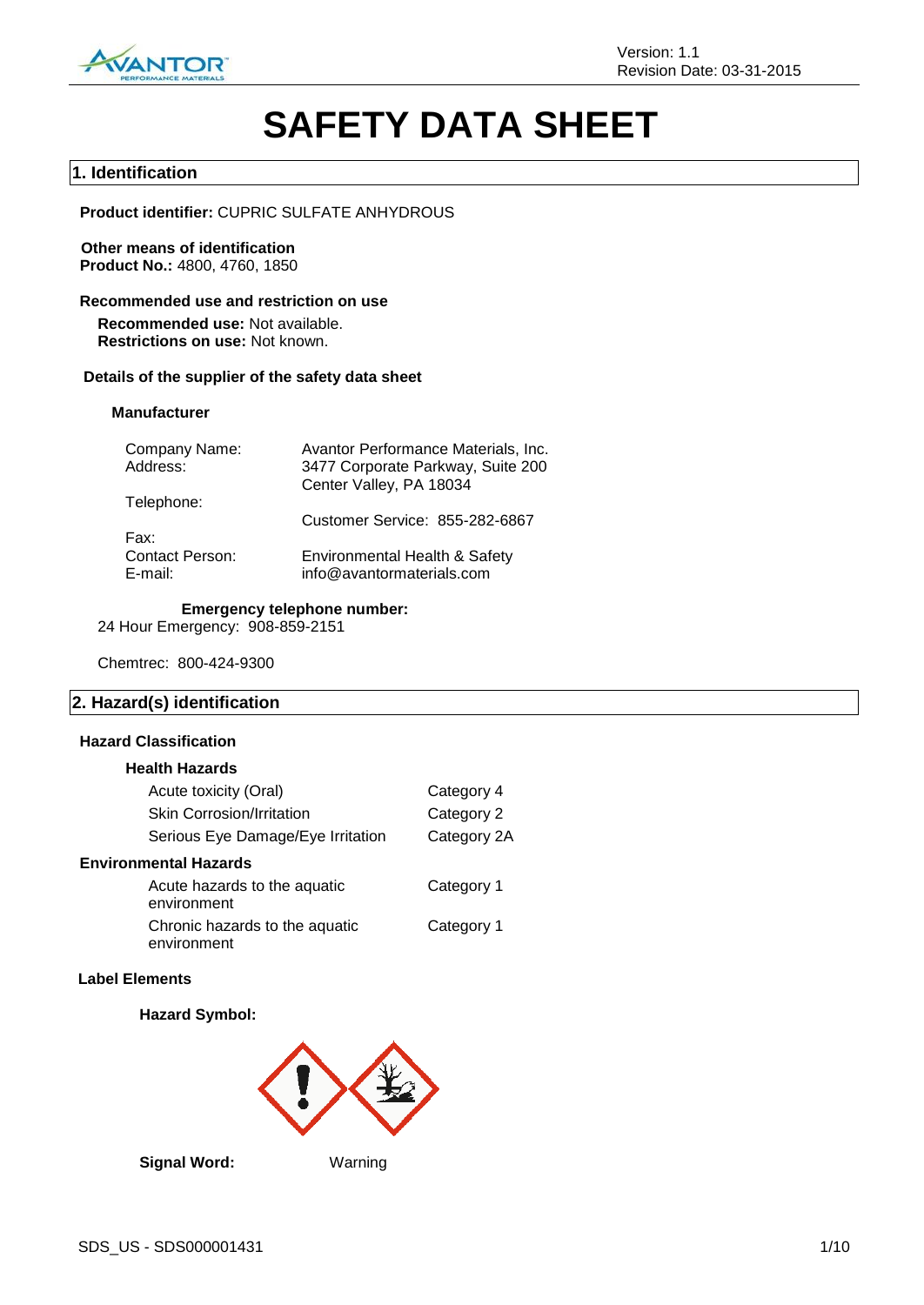

| <b>Hazard Statement:</b>                       | Harmful if swallowed.<br>Causes skin irritation.<br>Causes serious eye irritation.<br>Very toxic to aquatic life with long lasting effects.                                                                                                                                                                                                                                                                |
|------------------------------------------------|------------------------------------------------------------------------------------------------------------------------------------------------------------------------------------------------------------------------------------------------------------------------------------------------------------------------------------------------------------------------------------------------------------|
| <b>Precautionary</b><br><b>Statement</b>       |                                                                                                                                                                                                                                                                                                                                                                                                            |
| <b>Prevention:</b>                             | Wash hands thoroughly after handling. Wear protective gloves/protective<br>clothing/eye protection/face protection. Do not eat, drink or smoke when<br>using this product. Avoid release to the environment.                                                                                                                                                                                               |
| Response:                                      | IF SWALLOWED: Call a POISON CENTER or doctor/physician if you feel<br>unwell. Rinse mouth. IF ON SKIN: Wash with plenty of soap and water. If<br>skin irritation occurs: Get medical advice/attention. IF IN EYES: Rinse<br>cautiously with water for several minutes. Remove contact lenses, if present<br>and easy to do. Continue rinsing. If eye irritation persists: Get medical<br>advice/attention. |
| Disposal:                                      | Dispose of contents/container to an appropriate treatment and disposal<br>facility in accordance with applicable laws and regulations, and product<br>characteristics at time of disposal.                                                                                                                                                                                                                 |
| hazards which do not<br>in GHS classification: | None.                                                                                                                                                                                                                                                                                                                                                                                                      |

### **3. Composition/information on ingredients**

#### **Substances**

**Other result** 

| <b>Chemical Identity</b>                                                                                            | Common name and<br>synonyms | <b>CAS number</b> | Content in percent $(\%)^*$ |
|---------------------------------------------------------------------------------------------------------------------|-----------------------------|-------------------|-----------------------------|
| <b>CUPRIC SULFATE</b>                                                                                               |                             | 7758-98-7         | 100%                        |
| * All concentrations are percent by weight unless ingredient is a gas. Gas concentrations are in percent by volume. |                             |                   |                             |

#### **4. First-aid measures**

| <b>General information:</b>                                            | Get medical advice/attention if you feel unwell. Show this safety data sheet<br>to the doctor in attendance.                                                                                                                      |  |
|------------------------------------------------------------------------|-----------------------------------------------------------------------------------------------------------------------------------------------------------------------------------------------------------------------------------|--|
| Ingestion:                                                             | Call a physician or poison control center immediately. Rinse mouth. Do not<br>induce vomiting without advice from poison control center. If vomiting<br>occurs, keep head low so that stomach content doesn't get into the lungs. |  |
| Inhalation:                                                            | Move to fresh air. Get medical attention if symptoms persist. If breathing<br>stops, provide artificial respiration.                                                                                                              |  |
| <b>Skin Contact:</b>                                                   | Immediately flush with plenty of water for at least 15 minutes while<br>removing contaminated clothing and shoes. Call a physician or poison<br>control center immediately. Wash contaminated clothing before reuse.              |  |
| Eye contact:                                                           | Immediately flush with plenty of water for at least 15 minutes. If easy to do,<br>remove contact lenses. Get medical attention immediately.                                                                                       |  |
| Most important symptoms/effects, acute and delayed                     |                                                                                                                                                                                                                                   |  |
| <b>Symptoms:</b>                                                       | Irritating to eyes, respiratory system and skin.                                                                                                                                                                                  |  |
| Indication of immediate medical attention and special treatment needed |                                                                                                                                                                                                                                   |  |
| Treatment:                                                             | Treat symptomatically. Symptoms may be delayed.                                                                                                                                                                                   |  |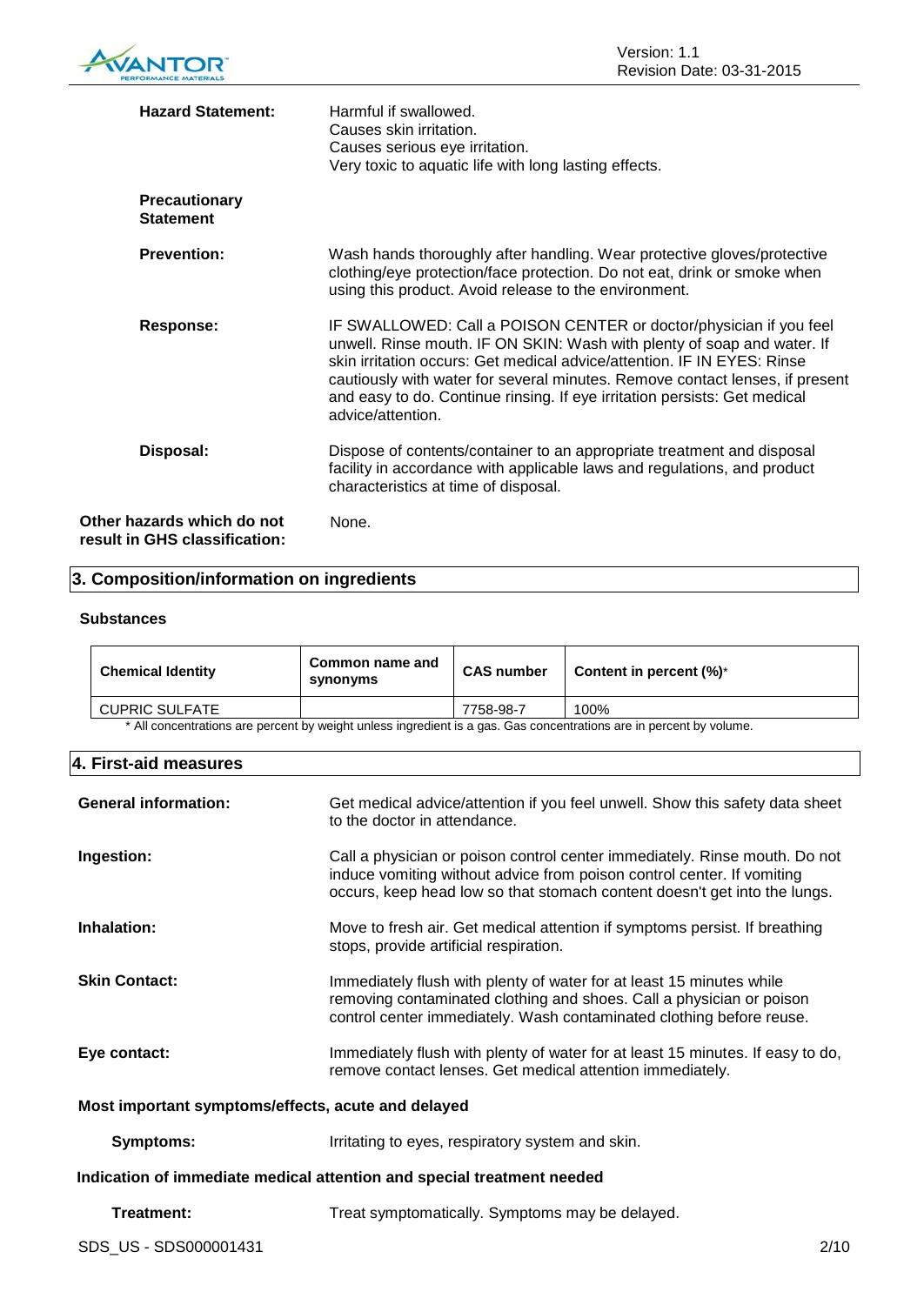

| 5. Fire-fighting measures                                                         |                                                                                                                                                                                                                                                                                                                                                              |  |
|-----------------------------------------------------------------------------------|--------------------------------------------------------------------------------------------------------------------------------------------------------------------------------------------------------------------------------------------------------------------------------------------------------------------------------------------------------------|--|
| <b>General Fire Hazards:</b>                                                      | Move containers from fire area if you can do so without risk. Use water<br>spray to keep fire-exposed containers cool. Cool containers exposed to<br>flames with water until well after the fire is out.                                                                                                                                                     |  |
| Suitable (and unsuitable) extinguishing media                                     |                                                                                                                                                                                                                                                                                                                                                              |  |
| <b>Suitable extinguishing</b><br>media:                                           | Use fire-extinguishing media appropriate for surrounding materials.                                                                                                                                                                                                                                                                                          |  |
| <b>Unsuitable extinguishing</b><br>media:                                         | None known.                                                                                                                                                                                                                                                                                                                                                  |  |
| Specific hazards arising from<br>the chemical:                                    | Fire may produce irritating, corrosive and/or toxic gases.                                                                                                                                                                                                                                                                                                   |  |
| Special protective equipment and precautions for firefighters                     |                                                                                                                                                                                                                                                                                                                                                              |  |
| <b>Special fire fighting</b><br>procedures:                                       | In case of fire and/or explosion do not breathe fumes.                                                                                                                                                                                                                                                                                                       |  |
| Special protective equipment<br>for fire-fighters:                                | Firefighters must use standard protective equipment including flame<br>retardant coat, helmet with face shield, gloves, rubber boots, and in<br>enclosed spaces, SCBA.                                                                                                                                                                                       |  |
| 6. Accidental release measures                                                    |                                                                                                                                                                                                                                                                                                                                                              |  |
| <b>Personal precautions,</b><br>protective equipment and<br>emergency procedures: | Keep unauthorized personnel away. Use personal protective equipment.<br>See Section 8 of the SDS for Personal Protective Equipment. Ventilate<br>closed spaces before entering them. Do not touch damaged containers or<br>spilled material unless wearing appropriate protective clothing.                                                                  |  |
| <b>Methods and material for</b><br>containment and cleaning<br>up:                | Sweep up and place in a clearly labeled container for chemical waste.<br>Clean surface thoroughly to remove residual contamination. Dike far ahead<br>of larger spill for later recovery and disposal.                                                                                                                                                       |  |
| <b>Notification Procedures:</b>                                                   | Dike for later disposal. Prevent entry into waterways, sewer, basements or<br>confined areas. Stop the flow of material, if this is without risk. Inform<br>authorities if large amounts are involved.                                                                                                                                                       |  |
| <b>Environmental Precautions:</b>                                                 | Do not contaminate water sources or sewer. Prevent further leakage or<br>spillage if safe to do so. Avoid discharge into drains, water courses or onto<br>the ground.                                                                                                                                                                                        |  |
| 7. Handling and storage                                                           |                                                                                                                                                                                                                                                                                                                                                              |  |
| Precautions for safe handling:                                                    | Use personal protective equipment as required. Do not breathe mist or<br>vapor. Do not taste or swallow. Do not eat, drink or smoke when using the<br>product. Use only with adequate ventilation. Wash hands thoroughly after<br>handling. See Section 8 of the SDS for Personal Protective Equipment.<br>Avoid contact with eyes. Avoid contact with skin. |  |
| Conditions for safe storage,<br>including any<br>incompatibilities:               | Do not store in metal containers. Keep in a cool, well-ventilated place. Store<br>in a dry place.                                                                                                                                                                                                                                                            |  |

## **8. Exposure controls/personal protection**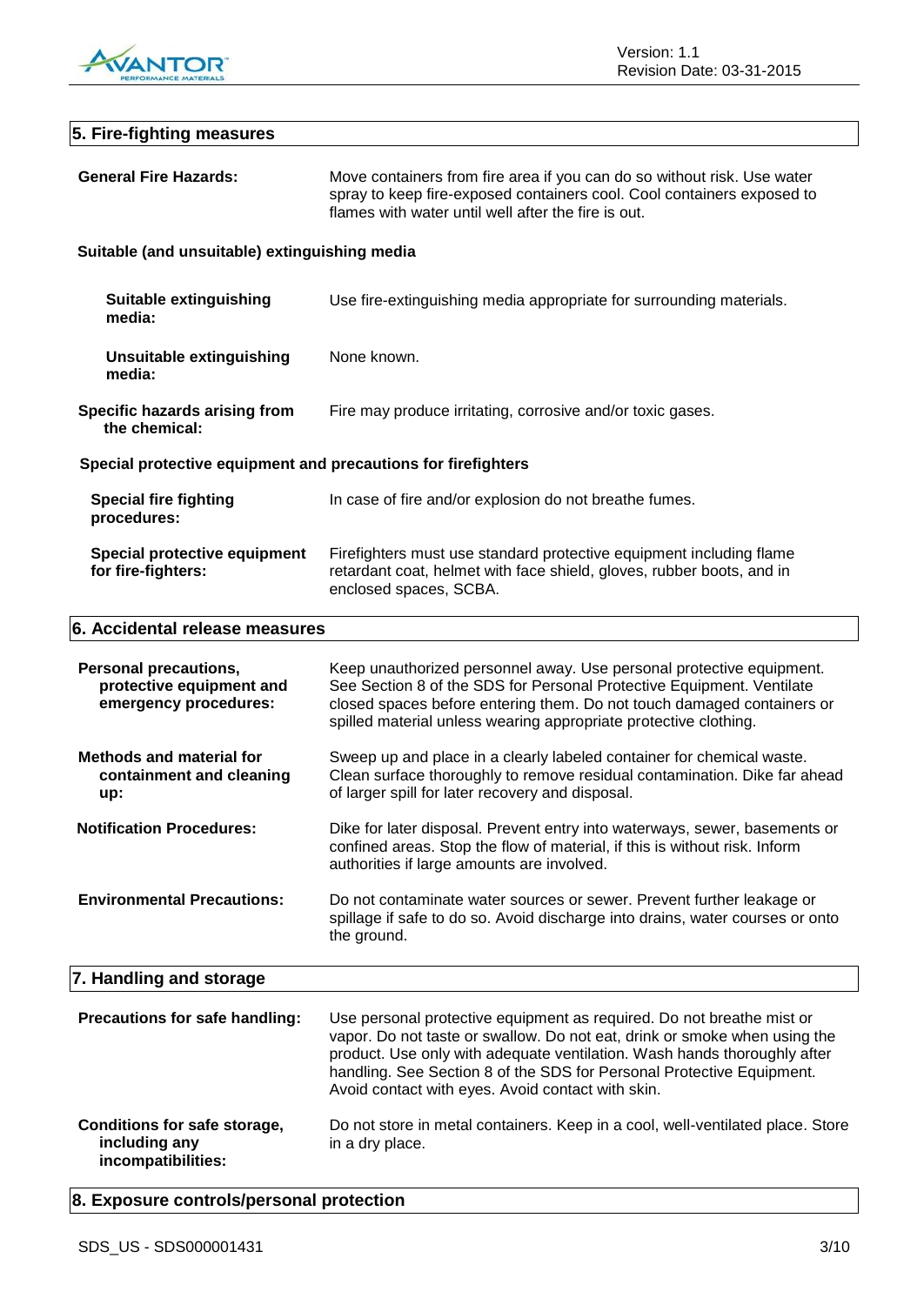

### **Control Parameters**

| Control Parameters<br><b>Occupational Exposure Limits</b> |                                                                                                                                                                                                                                                                                                                                                                                                                                                                                             |
|-----------------------------------------------------------|---------------------------------------------------------------------------------------------------------------------------------------------------------------------------------------------------------------------------------------------------------------------------------------------------------------------------------------------------------------------------------------------------------------------------------------------------------------------------------------------|
|                                                           | None of the components have assigned exposure limits.                                                                                                                                                                                                                                                                                                                                                                                                                                       |
| <b>Appropriate Engineering</b><br><b>Controls</b>         | No data available.                                                                                                                                                                                                                                                                                                                                                                                                                                                                          |
|                                                           | Individual protection measures, such as personal protective equipment                                                                                                                                                                                                                                                                                                                                                                                                                       |
| <b>General information:</b>                               | Good general ventilation (typically 10 air changes per hour) should be used.<br>Ventilation rates should be matched to conditions. If applicable, use<br>process enclosures, local exhaust ventilation, or other engineering controls<br>to maintain airborne levels below recommended exposure limits. If<br>exposure limits have not been established, maintain airborne levels to an<br>acceptable level. An eye wash and safety shower must be available in the<br>immediate work area. |
| <b>Eye/face protection:</b>                               | Wear safety glasses with side shields (or goggles) and a face shield.                                                                                                                                                                                                                                                                                                                                                                                                                       |
| <b>Skin Protection</b><br><b>Hand Protection:</b>         | Chemical resistant gloves                                                                                                                                                                                                                                                                                                                                                                                                                                                                   |
| Other:                                                    | Wear suitable protective clothing.                                                                                                                                                                                                                                                                                                                                                                                                                                                          |
| <b>Respiratory Protection:</b>                            | In case of inadequate ventilation use suitable respirator.                                                                                                                                                                                                                                                                                                                                                                                                                                  |
| <b>Hygiene measures:</b>                                  | Provide eyewash station and safety shower. Observe good industrial<br>hygiene practices. Wash hands before breaks and immediately after                                                                                                                                                                                                                                                                                                                                                     |

Wash contaminated clothing before reuse.

handling the product. Do not eat, drink or smoke when using the product.

### **9. Physical and chemical properties**

### **Appearance**

| <b>Physical state:</b>                                | solid               |  |
|-------------------------------------------------------|---------------------|--|
| Form:                                                 | Crystals or powder. |  |
| Color:                                                | White               |  |
| Odor:                                                 | Odorless            |  |
| Odor threshold:                                       | No data available.  |  |
| pH:                                                   | No data available.  |  |
| <b>Melting point/freezing point:</b>                  | 590 °C              |  |
| Initial boiling point and boiling range:              | 650 °C              |  |
| <b>Flash Point:</b>                                   | not applicable      |  |
| <b>Evaporation rate:</b>                              | No data available.  |  |
| Flammability (solid, gas):                            | No data available.  |  |
| Upper/lower limit on flammability or explosive limits |                     |  |
| Flammability limit - upper (%):                       | No data available.  |  |
| Flammability limit - lower (%):                       | No data available.  |  |
| Explosive limit - upper (%):                          | No data available.  |  |
| Explosive limit - lower (%):                          | No data available.  |  |
| Vapor pressure:                                       | No data available.  |  |
| Vapor density:                                        | No data available.  |  |
| <b>Relative density:</b>                              | 2.28 (20 $°C$ )     |  |
| Solubility(ies)                                       |                     |  |
| <b>Solubility in water:</b>                           | 143 g/l (0 °C)      |  |
| Solubility (other):                                   | No data available.  |  |
|                                                       |                     |  |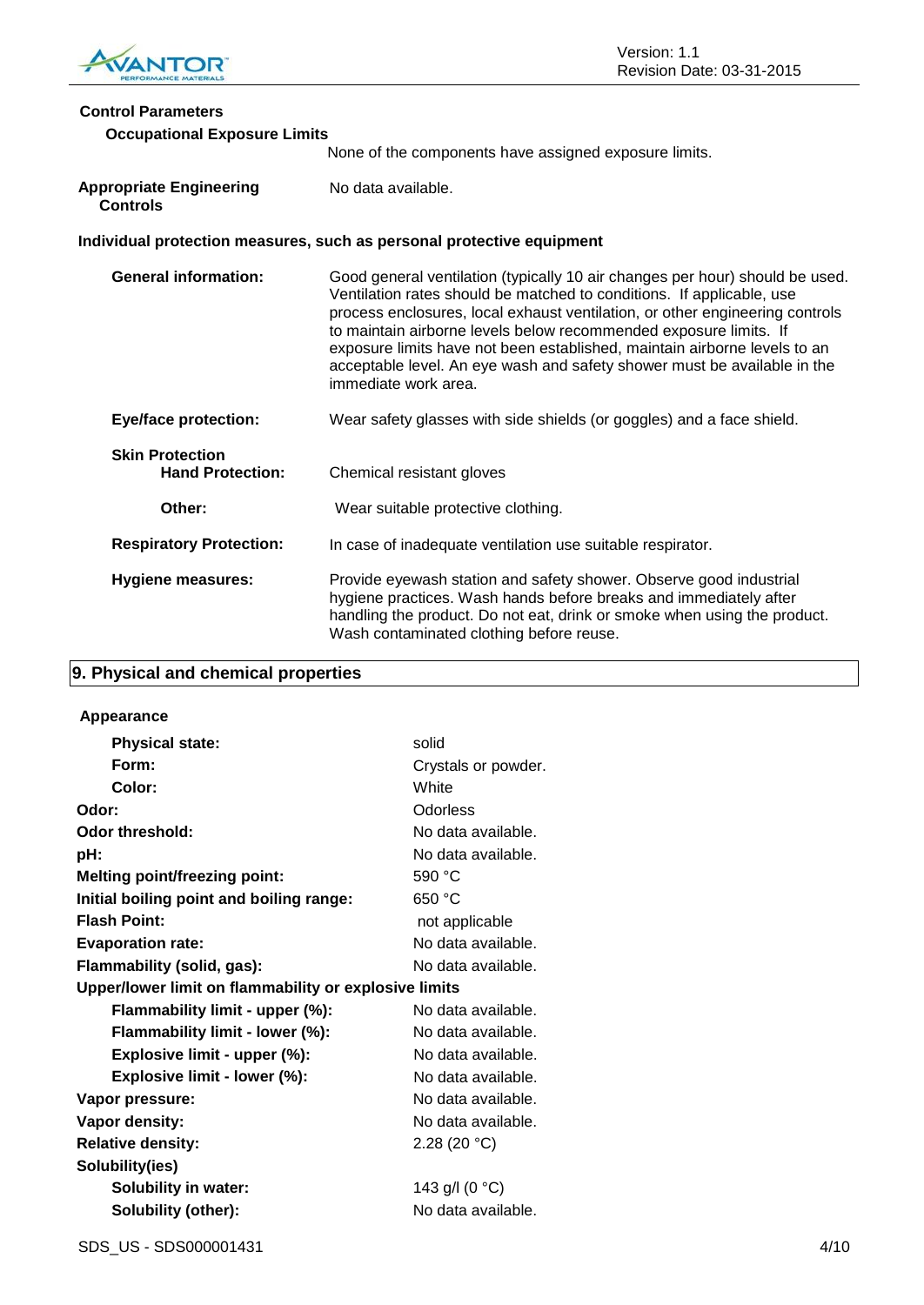

| Partition coefficient (n-octanol/water):             | No data available.                                          |
|------------------------------------------------------|-------------------------------------------------------------|
| Auto-ignition temperature:                           | No data available.                                          |
| <b>Decomposition temperature:</b>                    | No data available.                                          |
| <b>Viscosity:</b>                                    | No data available.                                          |
| <b>Other information</b>                             |                                                             |
| <b>Molecular weight:</b>                             | 159.6 g/mol (Cu.H2O4S)                                      |
| 10. Stability and reactivity                         |                                                             |
| <b>Reactivity:</b>                                   | No dangerous reaction known under conditions of normal use. |
| <b>Chemical Stability:</b>                           | Material is stable under normal conditions.                 |
| <b>Possibility of Hazardous</b><br><b>Reactions:</b> | Hazardous polymerization does not occur.                    |
| <b>Conditions to Avoid:</b>                          | Moisture. Contact with incompatible materials.              |
| <b>Incompatible Materials:</b>                       | Strong oxidizing agents. Amines. Magnesium Acetylene.       |
| <b>Hazardous Decomposition</b><br><b>Products:</b>   | Thermal decomposition may produce oxides of sulfur.         |

### **11. Toxicological information**

| Information on likely routes of exposure<br>Ingestion:<br>Harmful if swallowed.        |                                |
|----------------------------------------------------------------------------------------|--------------------------------|
| Inhalation:                                                                            | May be harmful if inhaled.     |
| <b>Skin Contact:</b>                                                                   | Causes skin irritation.        |
| Eye contact:                                                                           | Causes serious eye irritation. |
| Information on toxicological effects                                                   |                                |
| Acute toxicity (list all possible routes of exposure)                                  |                                |
| Oral<br>Product:                                                                       | LD 50 (Rat): 300 mg/kg         |
| <b>Dermal</b><br><b>Product:</b>                                                       | No data available.             |
| <b>Inhalation</b><br><b>Product:</b>                                                   | No data available.             |
| <b>Repeated dose toxicity</b><br>Product:                                              | No data available.             |
| <b>Skin Corrosion/Irritation</b><br>Product:                                           | Causes skin irritation.        |
| <b>Serious Eye Damage/Eye Irritation</b><br>Product:<br>Causes serious eye irritation. |                                |
| <b>Respiratory or Skin Sensitization</b><br><b>Product:</b>                            | Not a skin sensitizer.         |
| Carcinogenicity                                                                        |                                |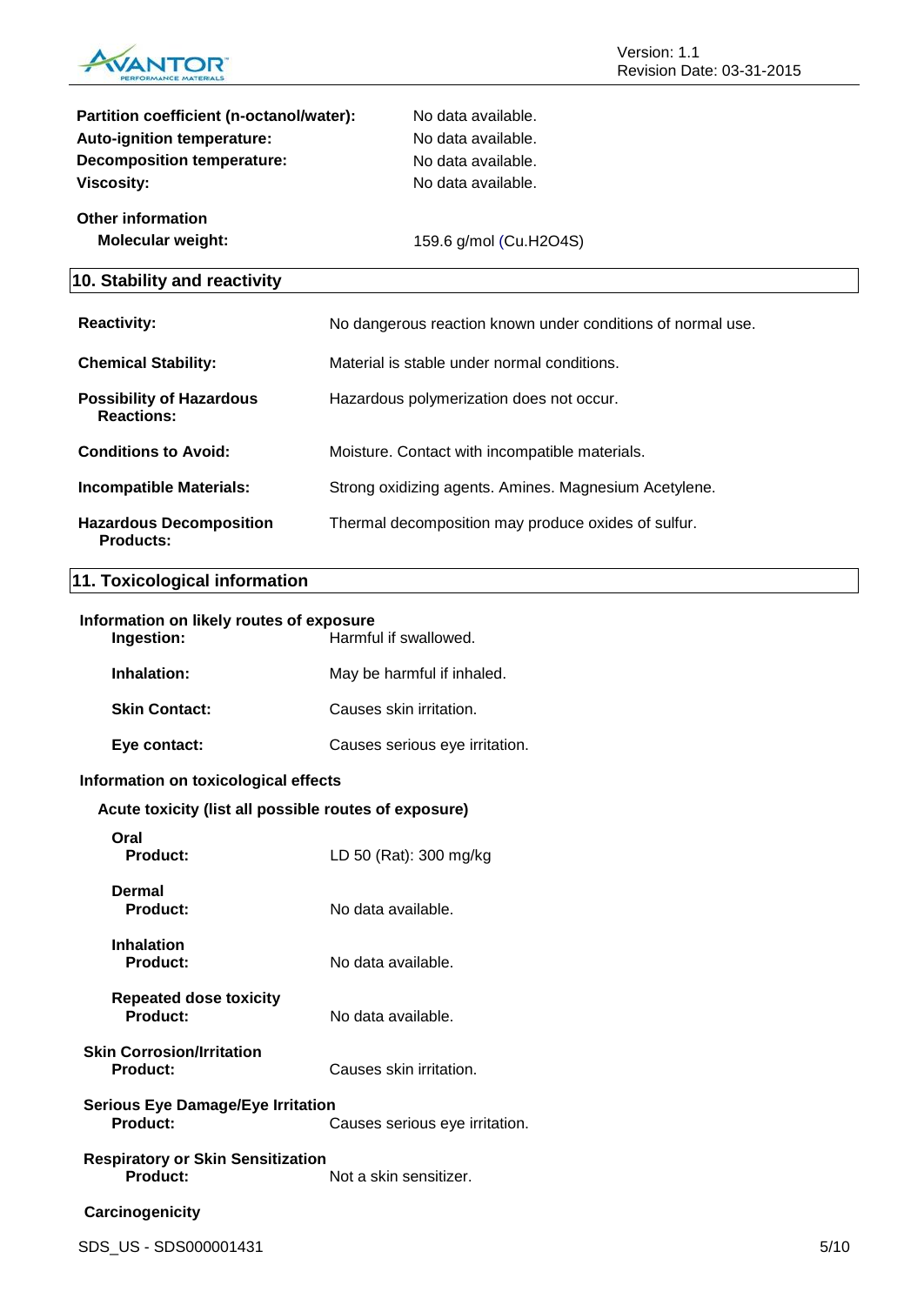

**Product:** This substance has no evidence of carcinogenic properties.

#### **IARC Monographs on the Evaluation of Carcinogenic Risks to Humans:** No carcinogenic components identified

**US. National Toxicology Program (NTP) Report on Carcinogens:** No carcinogenic components identified

**US. OSHA Specifically Regulated Substances (29 CFR 1910.1001-1050):** No carcinogenic components identified

#### **Germ Cell Mutagenicity**

| In vitro<br><b>Product:</b>                                           | No mutagenic components identified  |
|-----------------------------------------------------------------------|-------------------------------------|
| In vivo<br><b>Product:</b>                                            | No mutagenic components identified  |
| <b>Reproductive toxicity</b><br><b>Product:</b>                       | No components toxic to reproduction |
| <b>Specific Target Organ Toxicity - Single Exposure</b><br>Product:   | No data available.                  |
| <b>Specific Target Organ Toxicity - Repeated Exposure</b><br>Product: | No data available.                  |
| <b>Aspiration Hazard</b><br>Product:                                  | Not classified                      |
| Other effects:                                                        | None known.                         |

#### **12. Ecological information**

#### **Ecotoxicity:**

#### **Acute hazards to the aquatic environment:**

| <b>Fish</b>                                      |                                                                                                                                                                                                                                                                                             |
|--------------------------------------------------|---------------------------------------------------------------------------------------------------------------------------------------------------------------------------------------------------------------------------------------------------------------------------------------------|
| <b>Product:</b>                                  | No data available.                                                                                                                                                                                                                                                                          |
| Specified substance(s):<br><b>CUPRIC SULFATE</b> | LC 50 (Bluegill (Lepomis macrochirus), 96 h): 0.77 mg/l Mortality                                                                                                                                                                                                                           |
|                                                  | LC 50 (Catfish (Mystus bleekeri), 96 h): 0.85 mg/l Mortality<br>LC 50 (Pumpkinseed (Lepomis gibbosus), 96 h): 1.18 - 1.31 mg/l Mortality<br>LC 50 (Flagfish (Jordanella floridae), 96 h): 1.27 mg/l Mortality<br>LC 50 (Western mosquitofish (Gambusia affinis), 4 d): 0.128 mg/l Mortality |
| <b>Aquatic Invertebrates</b><br><b>Product:</b>  | No data available.                                                                                                                                                                                                                                                                          |
| Specified substance(s):                          |                                                                                                                                                                                                                                                                                             |
| <b>CUPRIC SULFATE</b>                            | LC 50 (Harpacticoid copepod (Tisbe holothuriae), 48 h): 0.3142 mg/l<br>Mortality                                                                                                                                                                                                            |
|                                                  | LC 50 (Oligochaete, worm (Lumbriculus variegatus), 48 h): 0.17 - 0.31 mg/l<br>Mortality                                                                                                                                                                                                     |
|                                                  | LC 50 (Tubificid worm (Tubifex tubifex), 48 h): 0.26 mg/l Mortality<br>LC 50 (Snail (Viviparus bengalensis), 48 h): 0.2 - 0.35 mg/l Mortality<br>LC 50 (Snail (Indoplanorbis exustus), 48 h): 0.29 mg/l Mortality                                                                           |
|                                                  |                                                                                                                                                                                                                                                                                             |

**Chronic hazards to the aquatic environment:**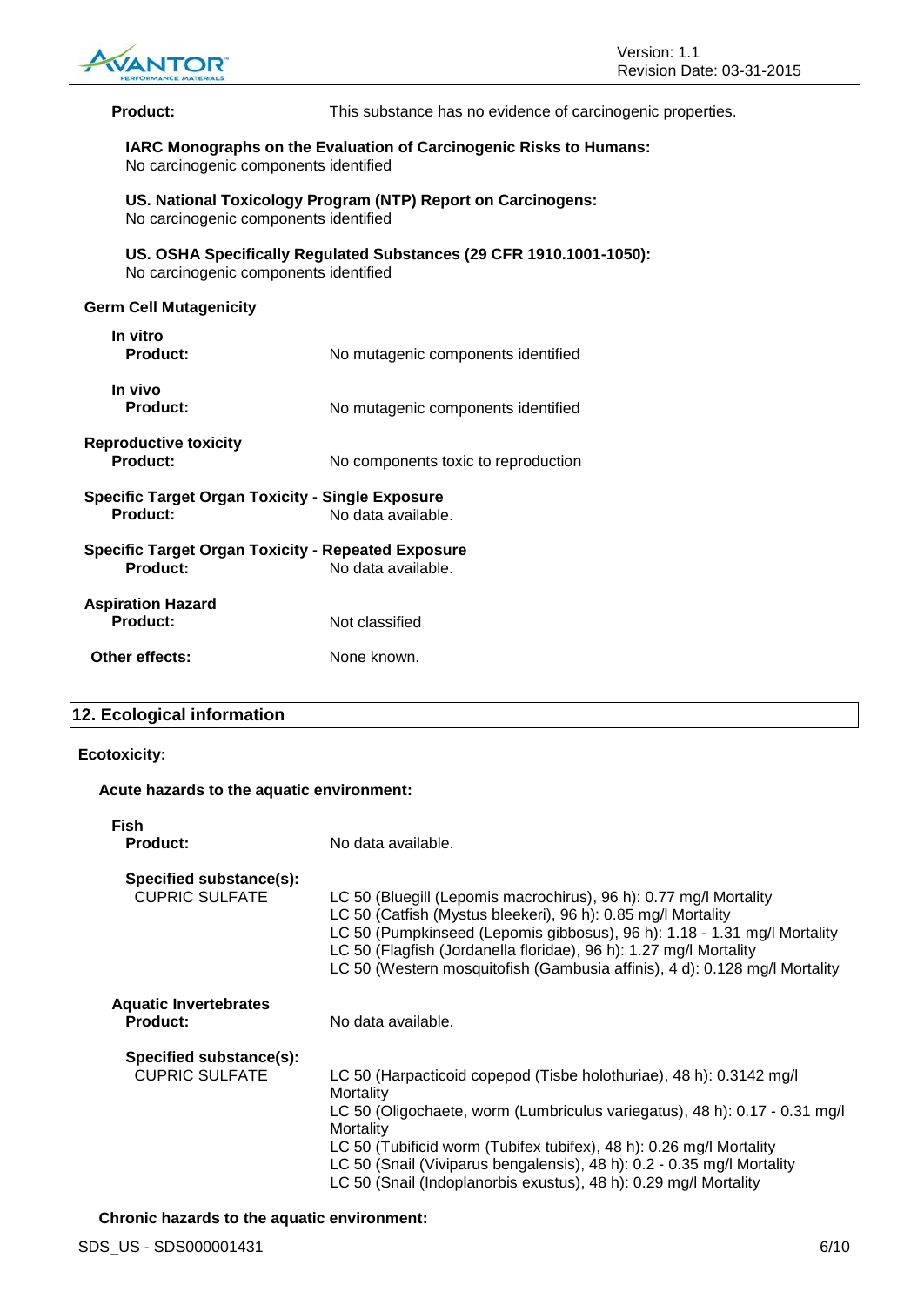

| <b>Fish</b><br><b>Product:</b>                                                                                                       | No data available.                                                                                                                                                                                                                                                                                              |  |
|--------------------------------------------------------------------------------------------------------------------------------------|-----------------------------------------------------------------------------------------------------------------------------------------------------------------------------------------------------------------------------------------------------------------------------------------------------------------|--|
| <b>Aquatic Invertebrates</b><br>Product:                                                                                             | No data available.                                                                                                                                                                                                                                                                                              |  |
| <b>Toxicity to Aquatic Plants</b><br>Product:                                                                                        | No data available.                                                                                                                                                                                                                                                                                              |  |
| Specified substance(s):<br><b>CUPRIC SULFATE</b>                                                                                     | LC 50 (Blue-green algae (Spirulina platensis), 60.8 h): 1.3 mg/l Mortality<br>LC 50 (Green algae (Chlorella pyrenoidosa), 72 h): 3.1 mg/l Mortality<br>LC 50 (Blue-green algae (Spirulina platensis), 77.6 h): 0.9 mg/l Mortality<br>LC 50 (Blue-green algae (Spirulina platensis), 86.4 h): 0.7 mg/l Mortality |  |
| <b>Persistence and Degradability</b>                                                                                                 |                                                                                                                                                                                                                                                                                                                 |  |
| <b>Biodegradation</b><br>Product:                                                                                                    | There are no data on the degradability of this product.                                                                                                                                                                                                                                                         |  |
| <b>BOD/COD Ratio</b><br>Product:                                                                                                     | No data available.                                                                                                                                                                                                                                                                                              |  |
| <b>Bioaccumulative Potential</b><br><b>Bioconcentration Factor (BCF)</b><br><b>Product:</b><br>No data available on bioaccumulation. |                                                                                                                                                                                                                                                                                                                 |  |
| Partition Coefficient n-octanol / water (log Kow)<br>Product:                                                                        | No data available.                                                                                                                                                                                                                                                                                              |  |
| <b>Mobility in Soil:</b>                                                                                                             | The product is water soluble and may spread in water systems.                                                                                                                                                                                                                                                   |  |
| <b>Other Adverse Effects:</b>                                                                                                        | Very toxic to aquatic life with long lasting effects.                                                                                                                                                                                                                                                           |  |
| <b>13. Disposal considerations</b>                                                                                                   |                                                                                                                                                                                                                                                                                                                 |  |
| <b>Disposal instructions:</b>                                                                                                        | Discharge, treatment, or disposal may be subject to national, state, or local<br>laws. Dispose of contents/container to an appropriate treatment and<br>disposal facility in accordance with applicable laws and regulations, and<br>product characteristics at time of disposal.                               |  |
| <b>Contaminated Packaging:</b>                                                                                                       | Since emptied containers retain product residue, follow label warnings even<br>after container is emptied.                                                                                                                                                                                                      |  |
| 14. Transport information                                                                                                            |                                                                                                                                                                                                                                                                                                                 |  |
| <b>DOT</b><br><b>UN Number:</b><br><b>UN Proper Shipping Name:</b><br><b>Transport Hazard Class(es)</b><br>Class(es):                | <b>UN 3288</b><br>Toxic solid, inorganic, n.o.s. (CUPRIC SULFATE)<br>6.1                                                                                                                                                                                                                                        |  |

 $Label(s):$  6.1 Packing Group: **III** Marine Pollutant: Yes Special precautions for user: –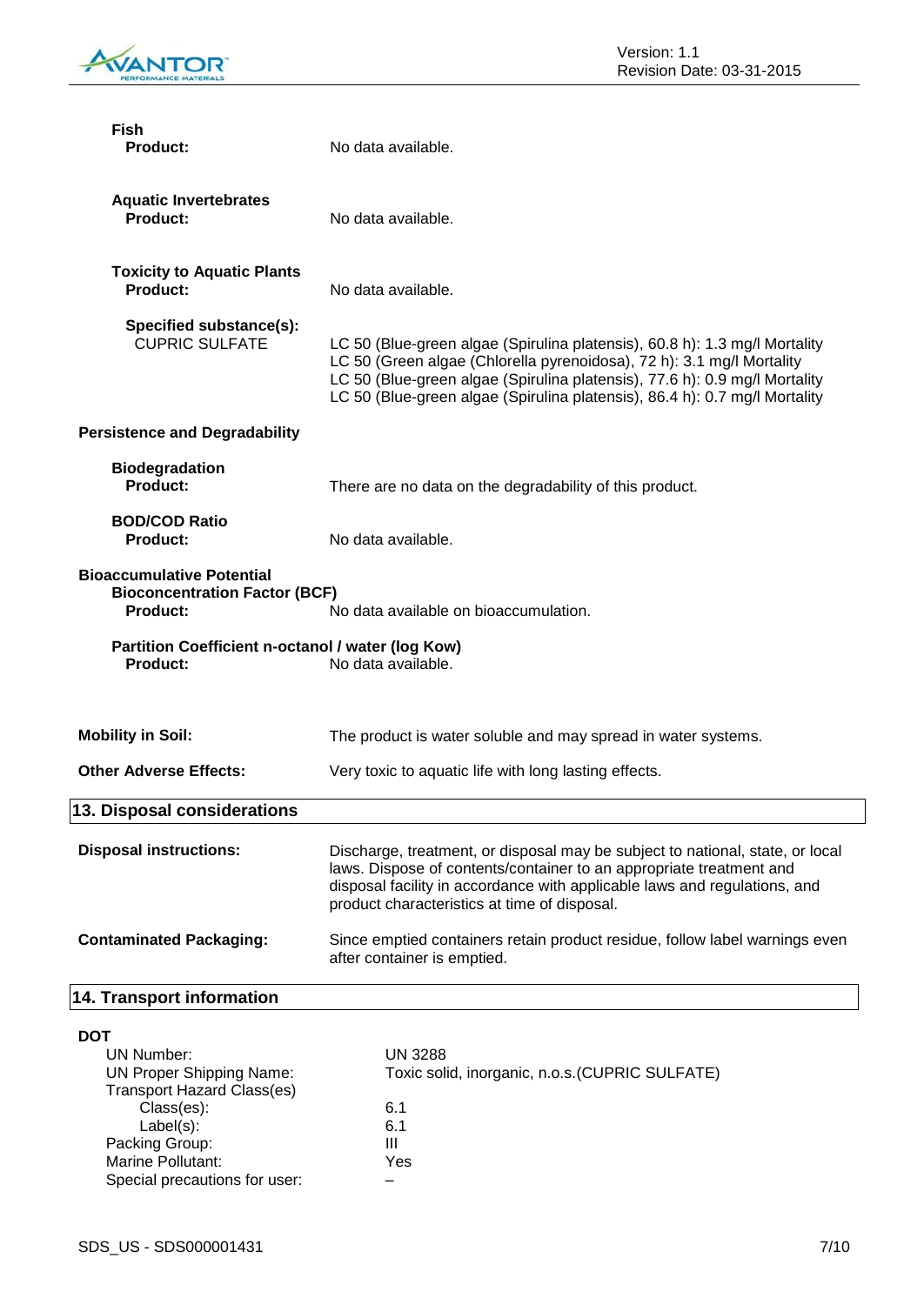

**IMDG**

| טשוו                              |                                                 |
|-----------------------------------|-------------------------------------------------|
| <b>UN Number:</b>                 | <b>UN 3288</b>                                  |
| <b>UN Proper Shipping Name:</b>   | TOXIC SOLID, INORGANIC, N.O.S. (CUPRIC SULFATE) |
| <b>Transport Hazard Class(es)</b> |                                                 |
| Class(es):                        | 6.1                                             |
| $Label(s)$ :                      | 6.1                                             |
| $EmS$ No.:                        | F-A, S-A                                        |
| Packing Group:                    | Ш                                               |
| Marine Pollutant:                 | Yes                                             |
| Special precautions for user:     |                                                 |
| <b>IATA</b>                       |                                                 |
| UN Number:                        | <b>UN 3288</b>                                  |
| Proper Shipping Name:             | Toxic solid, inorganic, n.o.s. (CUPRIC SULFATE) |
| Transport Hazard Class(es):       |                                                 |
| Class(es):                        | 6.1                                             |
| $Label(s)$ :                      | 6.1                                             |
| Marine Pollutant:                 | Not a Marine Pollutant                          |
| Packing Group:                    | Ш                                               |
| Special precautions for user:     |                                                 |
| 15. Regulatory information        |                                                 |

#### **US Federal Regulations**

#### **TSCA Section 12(b) Export Notification (40 CFR 707, Subpt. D) US. OSHA Specifically Regulated Substances (29 CFR 1910.1001-1050)**

None present or none present in regulated quantities.

#### **CERCLA Hazardous Substance List (40 CFR 302.4):**

| <b>Chemical Identity</b> | <b>Reportable quantity</b> |  |
|--------------------------|----------------------------|--|
| <b>CUPRIC SULFATE</b>    | 10 lbs.                    |  |

#### **Superfund Amendments and Reauthorization Act of 1986 (SARA)**

#### **Hazard categories**

Acute (Immediate) Chronic (Delayed)

**SARA 302 Extremely Hazardous Substance**

None present or none present in regulated quantities.

| <b>SARA 304 Emergency Release Notification</b> |                            |  |  |  |
|------------------------------------------------|----------------------------|--|--|--|
| <b>Chemical Identity</b>                       | <b>Reportable quantity</b> |  |  |  |
| <b>CUPRIC SULFATE</b>                          | 10 lbs.                    |  |  |  |

**SARA 311/312 Hazardous Chemical Chemical Identity Threshold Planning Quantity**

#### **SARA 313 (TRI Reporting)**

|                          | Reporting<br>threshold for | Reporting threshold for<br>manufacturing and |
|--------------------------|----------------------------|----------------------------------------------|
| <b>Chemical Identity</b> | other users                | processing                                   |
| <b>CUPRIC SULFATE</b>    | 10000 lbs                  | 25000 lbs.                                   |

#### **Clean Water Act Section 311 Hazardous Substances (40 CFR 117.3)**

| <b>Chemical Identity</b> | <b>Reportable quantity</b>   |  |
|--------------------------|------------------------------|--|
| <b>CUPRIC SULFATE</b>    | Reportable quantity: 10 lbs. |  |

#### **Clean Air Act (CAA) Section 112(r) Accidental Release Prevention (40 CFR 68.130):** None present or none present in regulated quantities.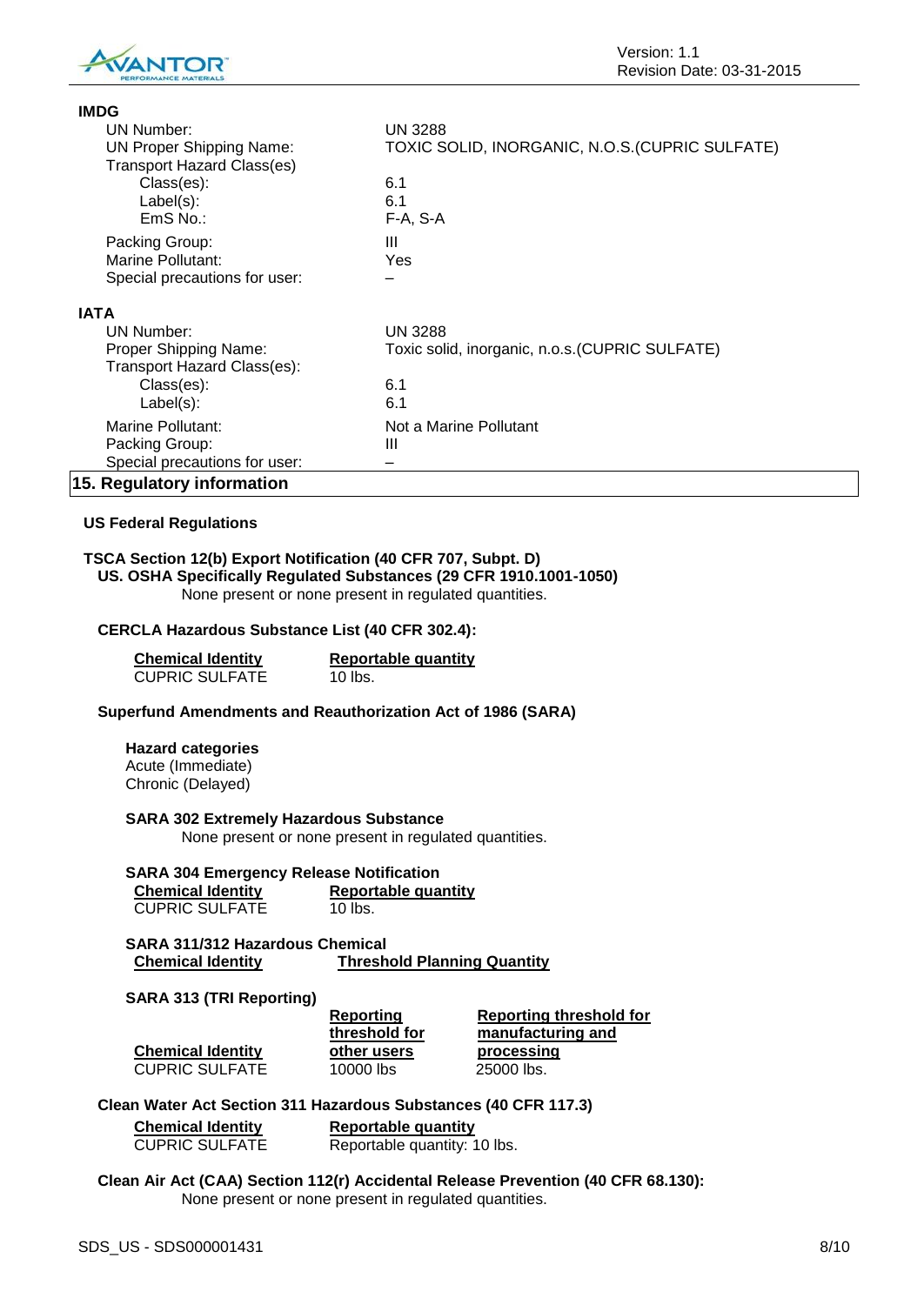

#### **US State Regulations**

#### **US. California Proposition 65**

No ingredient regulated by CA Prop 65 present.

#### **US. New Jersey Worker and Community Right-to-Know Act**

**Chemical Identity** CUPRIC SULFATE

#### **US. Massachusetts RTK - Substance List**

**Chemical Identity** CUPRIC SULFATE

#### **US. Pennsylvania RTK - Hazardous Substances**

**Chemical Identity** CUPRIC SULFATE

#### **US. Rhode Island RTK**

#### **Chemical Identity**

CUPRIC SULFATE

#### **Inventory Status:**

Canada DSL Inventory List: On or in compliance with the inventory EINECS, ELINCS or NLP: On or in compliance with the inventory Japan (ENCS) List: On or in compliance with the inventory China Inv. Existing Chemical Substances: Not in compliance with the inventory. Korea Existing Chemicals Inv. (KECI): On or in compliance with the inventory Canada NDSL Inventory:  $\blacksquare$  Not in compliance with the inventory. Philippines PICCS: On or in compliance with the inventory US TSCA Inventory: On or in compliance with the inventory New Zealand Inventory of Chemicals: On or in compliance with the inventory Japan ISHL Listing: On or in compliance with the inventory Japan Pharmacopoeia Listing: Not in compliance with the inventory.

Australia AICS: On or in compliance with the inventory

#### **16.Other information, including date of preparation or last revision**

#### **NFPA Hazard ID**



Hazard rating: 0 - Minimal; 1 - Slight;  $\geq$  Moderate; 3 - Serious; 4 - Severe; RNP - Rating not possible

| <b>Issue Date:</b>          | 03-31-2015         |
|-----------------------------|--------------------|
| <b>Revision Date:</b>       | No data available. |
| Version #:                  | 11                 |
| <b>Further Information:</b> | No data available. |